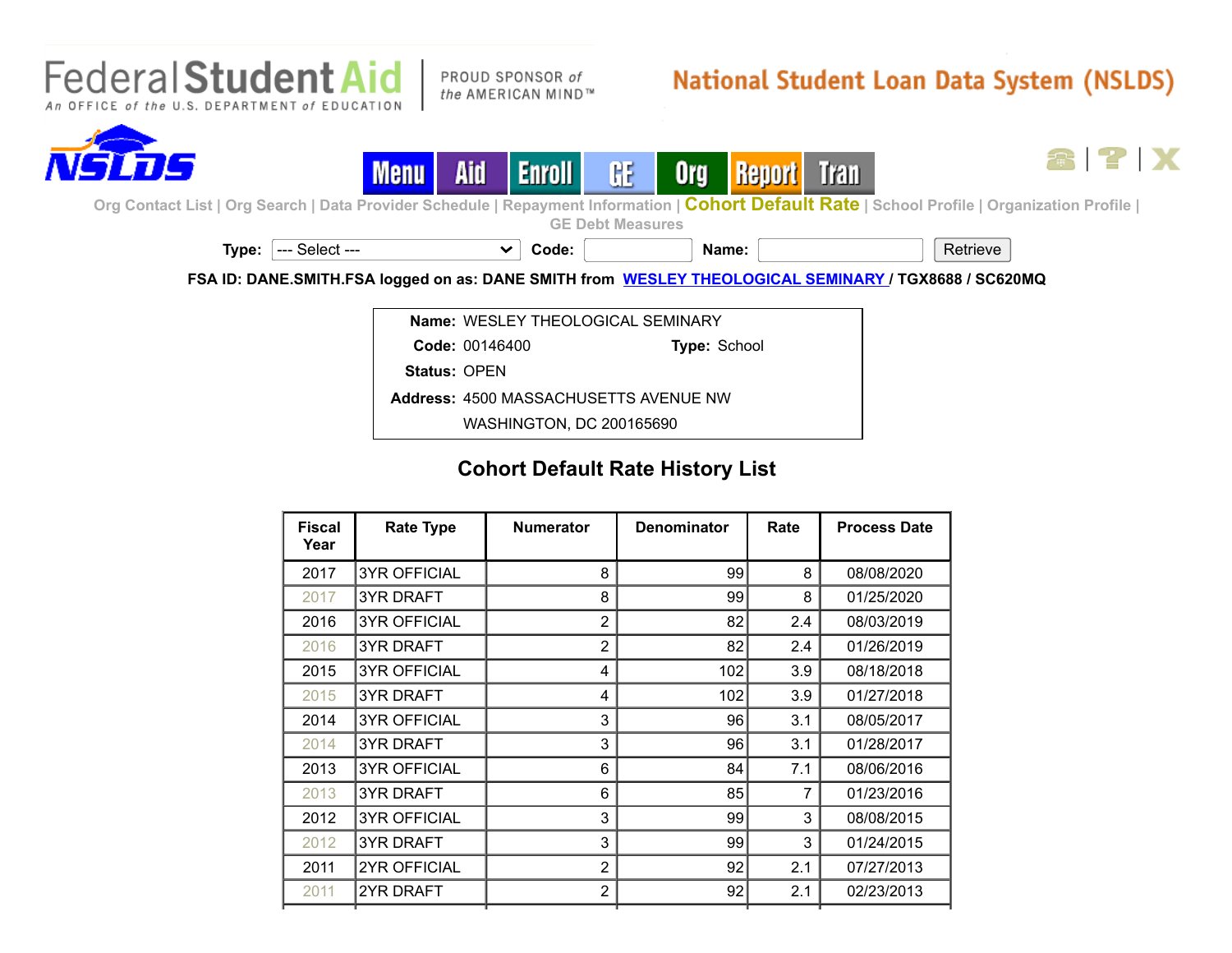| 2011 | <b>3YR OFFICIAL</b> | 3              | 91  | 3.2            | 07/26/2014 |
|------|---------------------|----------------|-----|----------------|------------|
| 2011 | <b>3YR DRAFT</b>    | 3              | 91  | 3.2            | 01/11/2014 |
| 2010 | <b>2YR OFFICIAL</b> | $\overline{2}$ | 69  | 2.8            | 08/04/2012 |
| 2010 | 2YR DRAFT           | $\overline{2}$ | 69  | 2.8            | 02/11/2012 |
| 2010 | <b>3YR OFFICIAL</b> | $\overline{2}$ | 69  | 2.8            | 07/28/2013 |
| 2010 | <b>3YR DRAFT</b>    | $\overline{2}$ | 69  | 2.8            | 02/24/2013 |
| 2009 | <b>2YR OFFICIAL</b> | $\mathbf{1}$   | 80  | 1.2            | 07/30/2011 |
| 2009 | 2YR DRAFT           | 1              | 80  | 1.2            | 01/16/2011 |
| 2009 | <b>3YR OFFICIAL</b> | $\mathbf{1}$   | 79  | 1.2            | 08/05/2012 |
| 2009 | <b>3YR DRAFT</b>    | 1              | 79  | 1.2            | 02/12/2012 |
| 2008 | <b>2YR OFFICIAL</b> | $\mathbf{1}$   | 61  | 1.6            | 07/31/2010 |
| 2008 | 2YR DRAFT           | 1              | 61  | 1.6            | 01/02/2010 |
| 2008 | <b>3YR TRIAL</b>    | N/A            | N/A | N/A            | 04/14/2011 |
| 2007 | <b>2YR OFFICIAL</b> | 1              | 66  | 1.5            | 08/01/2009 |
| 2007 | 2YR DRAFT           | $\mathbf{1}$   | 65  | 1.5            | 01/03/2009 |
| 2007 | <b>3YR TRIAL</b>    | N/A            | N/A | N/A            | 10/30/2009 |
| 2006 | 2YR OFFICIAL        | $\mathbf{1}$   | 91  | $\mathbf{1}$   | 08/02/2008 |
| 2006 | 2YR DRAFT           | 1              | 94  | 1              | 01/05/2008 |
| 2006 | <b>3YR TRIAL</b>    | N/A            | N/A | N/A            | 10/29/2009 |
| 2005 | 2YR OFFICIAL        | 0              | 80  | 0              | 07/28/2007 |
| 2005 | 2YR DRAFT           | $\mathbf{0}$   | 80  | $\Omega$       | 01/06/2007 |
| 2005 | <b>3YR TRIAL</b>    | N/A            | N/A | N/A            | 10/29/2009 |
| 2004 | 2YR OFFICIAL        | 0              | 58  | $\Omega$       | 07/29/2006 |
| 2004 | 2YR DRAFT           | 0              | 58  | 0              | 01/07/2006 |
| 2003 | 2YR OFFICIAL        | 0              | 41  | 0              | 07/30/2005 |
| 2003 | 2YR DRAFT           | 0              | 44  | 0              | 01/08/2005 |
| 2002 | <b>2YR OFFICIAL</b> | 0              | 67  | 0              | 07/31/2004 |
| 2002 | 2YR DRAFT           | 0              | 68  | 0              | 01/10/2004 |
| 2001 | 2YR OFFICIAL        | 3              | 64  | 4.6            | 08/02/2003 |
| 2001 | 2YR DRAFT           | 3              | 64  | 4.6            | 01/12/2003 |
| 2000 | 2YR OFFICIAL        | $\mathbf{1}$   | 81  | 1.2            | 08/03/2002 |
| 2000 | 2YR DRAFT           | 1              | 79  | 1.2            | 01/13/2002 |
| 1999 | 2YR OFFICIAL        | $\mathbf 1$    | 50  | $\overline{2}$ | 08/04/2001 |
| 1999 | 2YR DRAFT           | 1              | 50  | $\overline{2}$ | 01/13/2001 |
| 1998 | 2YR OFFICIAL        | $\overline{2}$ | 63  | 3.1            | 09/27/2000 |
|      |                     |                |     |                |            |